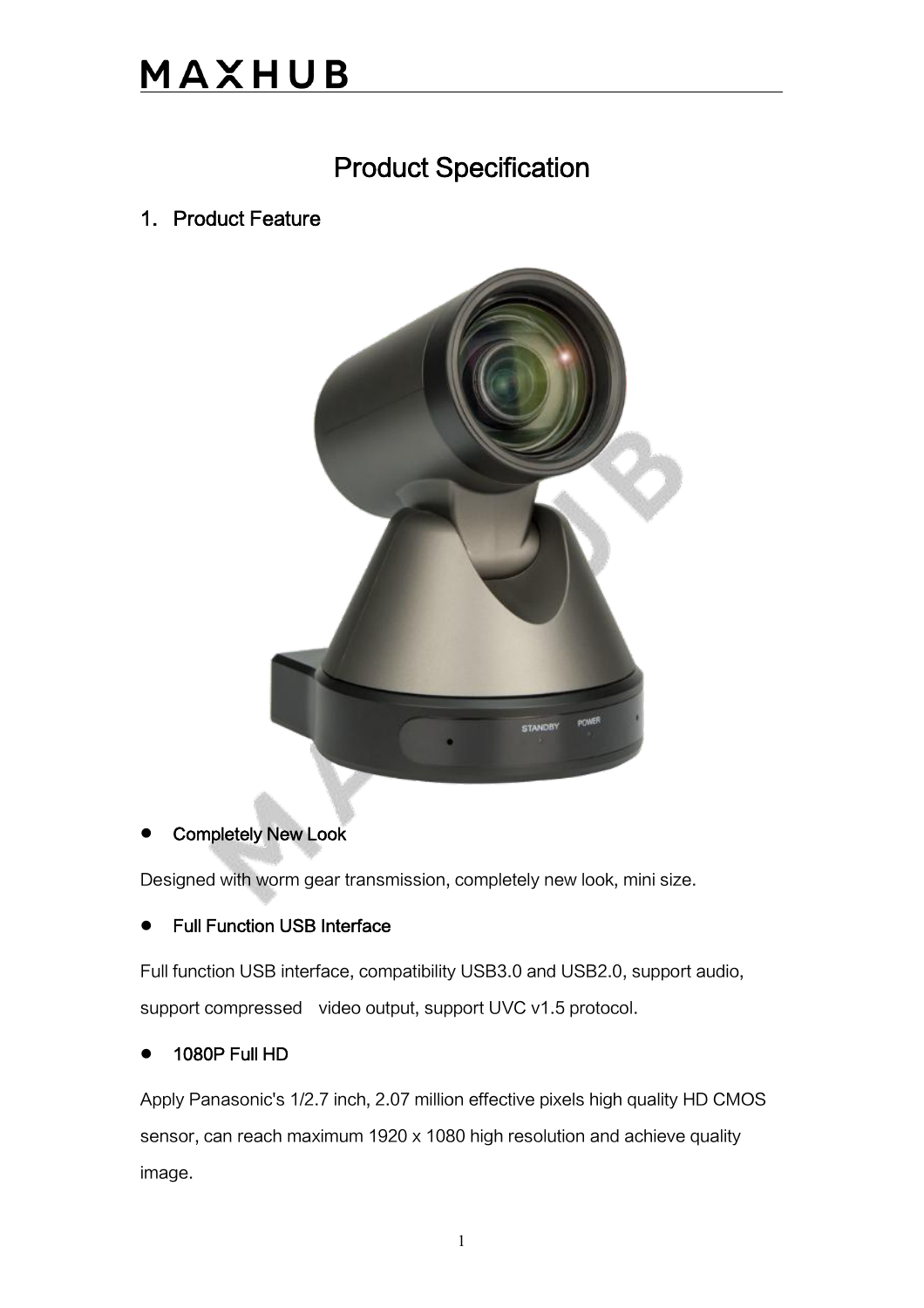#### Ultra high compatibility

Compatible with USB 3.0 and USB 2.0, support UVC v1.5 protocol, and support almost allvideo conference software on the market.

#### 72.5° Wide-angle Lens + 16x Digital Zoom

Use 72.5° wide-angle high quality lens, support 12x optical zoom, and 16x digital zoom.

#### Low-light

High SNR of CMOS sensor combined with 2D and 3D noise reduction algorithm, effectively reduce the noise, even under low illumination conditions, picture can still keep clean and clear.

#### Remote Control

Using RS232/USB, all the parameters of the camera can be remote controlled by the high-speed communications.

#### H.264 Slice/ H.264 SVC Support

Support Slice and SVC encoding mode, adapts to video conference of advance USB application.

#### Dual stream

Support two stream output (YUY2, MJPEG, H.264 each of both), reduce the host codec pressure

#### USB infrared transmission (Optional)

Base on customer needs, transmit infrared code value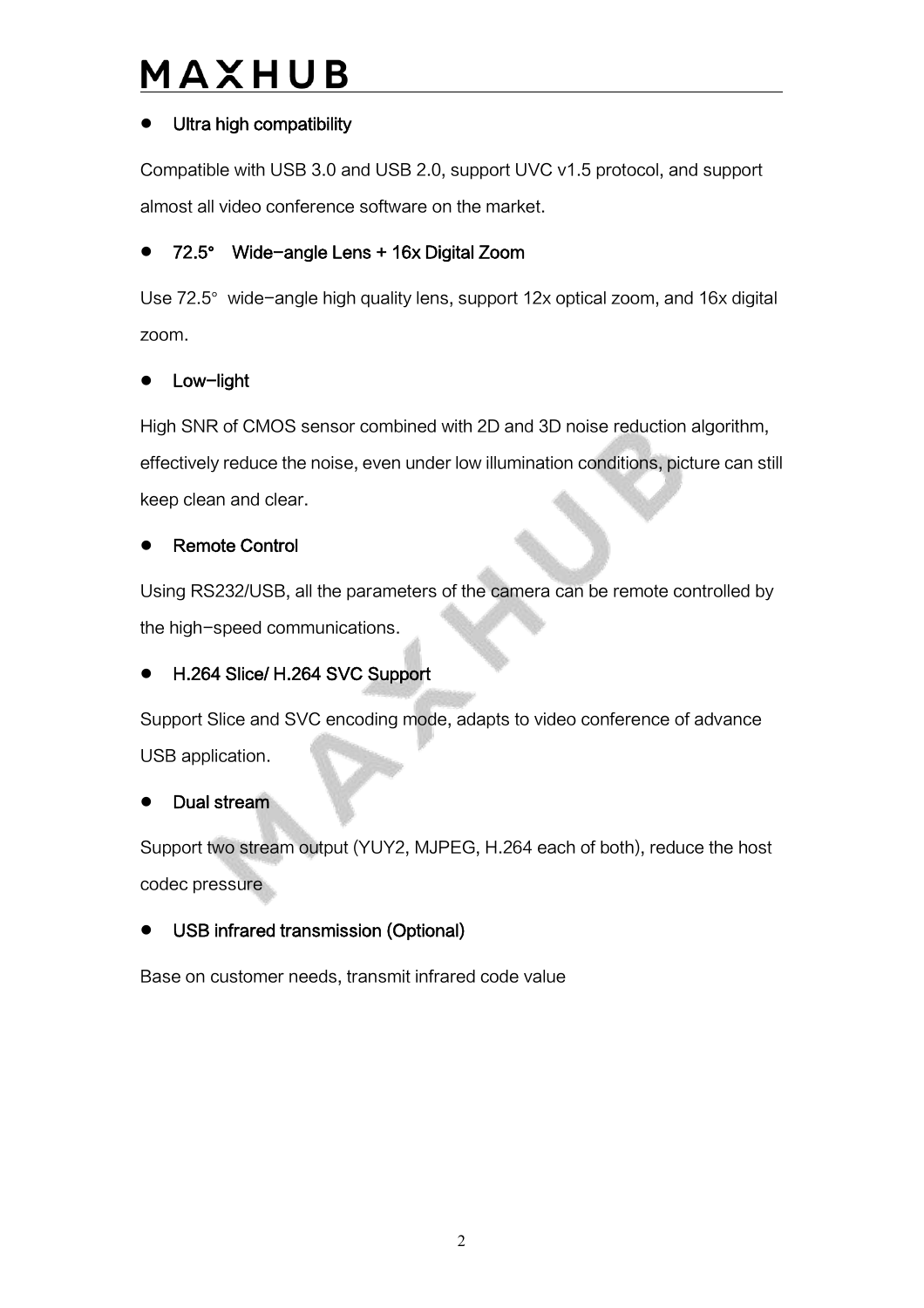# 2. Camera Parameters

| Pixel                                   | 2.07M                                                                                                                                                             |
|-----------------------------------------|-------------------------------------------------------------------------------------------------------------------------------------------------------------------|
| Video System                            | 1080P, 720P, 540P, 480P, 360P, 240P etc.                                                                                                                          |
| Sensor                                  | 1/2.7inch, CMOS                                                                                                                                                   |
| <b>Scanning Mode</b>                    | Progressive                                                                                                                                                       |
| Lens                                    | 12x, f3.5mm~42.3mm, $F1.8 \sim F2.8$ .                                                                                                                            |
| Digital Zoom(only YUV under IR Control) | 16x                                                                                                                                                               |
| Minimal Illumination                    | 0.5 Lux @ (F1.8, AGC ON)                                                                                                                                          |
| Shutter                                 | 1/30s~1/10000s                                                                                                                                                    |
| <b>White Balance</b>                    | Auto, Indoor, Outdoor, One Push, Manual,<br>VAR(2500K~8000K).                                                                                                     |
| <b>Backlight Compensation</b>           | Support                                                                                                                                                           |
| <b>Digital Noise Reduction</b>          | 2D&3D Digital Noise Reduction.                                                                                                                                    |
| Video S/N                               | $\geq 55$ dB                                                                                                                                                      |
| Horizontal Angle of View                | $72.5^{\circ}$ ~ 6.9°                                                                                                                                             |
| Vertical Angle of View                  | $44.8^{\circ}$ ~ 3.9°                                                                                                                                             |
| Horizontal Rotation Range               | $± 170^\circ$                                                                                                                                                     |
| <b>Vertical Rotation Range</b>          | $-30^{\circ}$ ~ +30 $^{\circ}$                                                                                                                                    |
| Pan Speed Range                         | $1.7^{\circ}$ ~ 100° /s                                                                                                                                           |
| <b>Tilt Speed Range</b>                 | $0.7^{\circ}$ ~ 28° /s                                                                                                                                            |
| H & V Flip                              | Support                                                                                                                                                           |
| Image Freeze                            | Support                                                                                                                                                           |
| Number of Preset                        | 255                                                                                                                                                               |
| <b>Preset Accuracy</b>                  | $0.1^\circ$                                                                                                                                                       |
| <b>Video Format</b>                     | YUY2 (BULK): max to 1080P@30fps<br>YUY2 (ISOC): max to 1080P@30fps<br>H.264 AVC: max to 1080P@30fps<br>H.264 SVC: max to 1080P@15fps<br>MJPEG: max to 1080P@28fps |